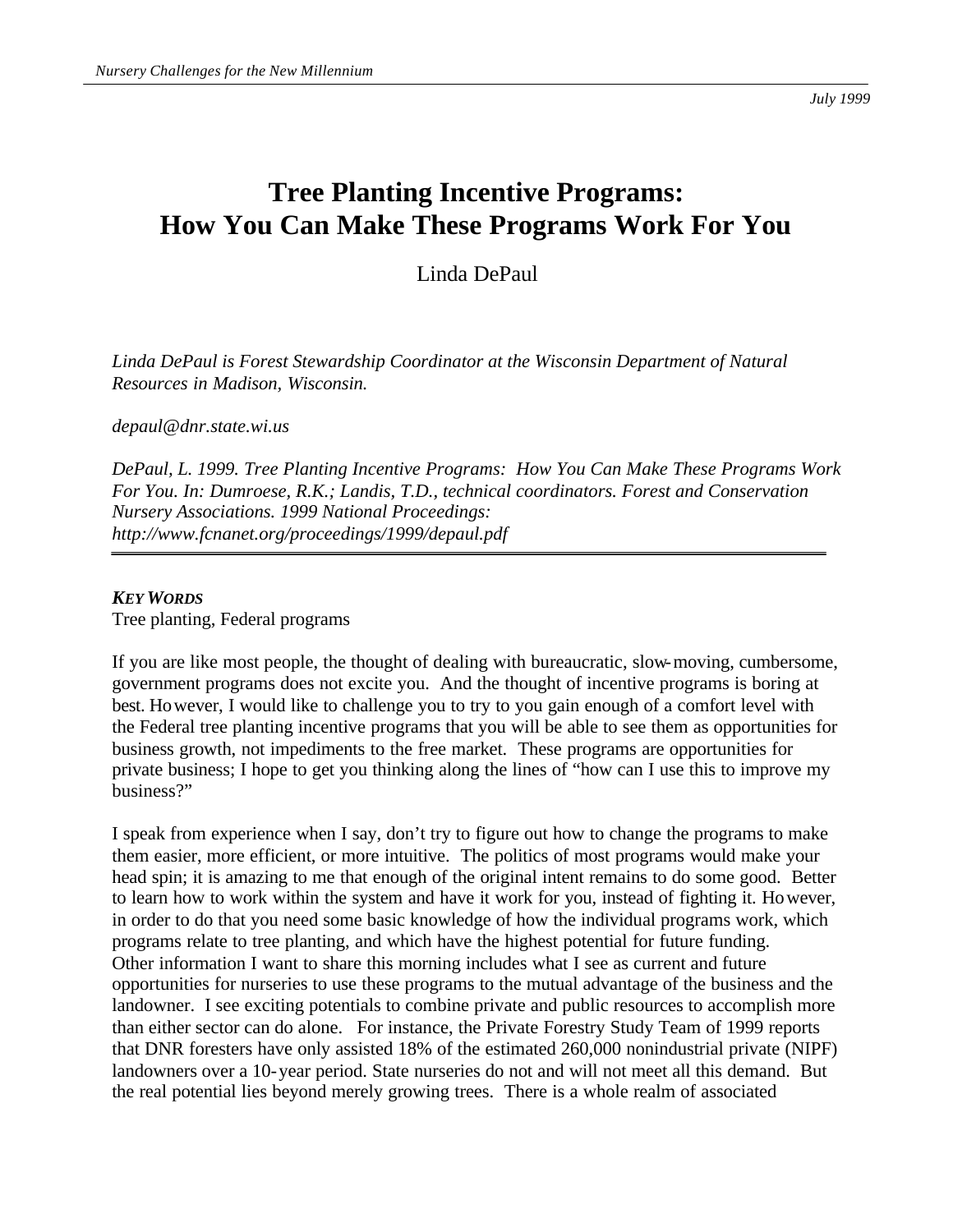services that landowners who are planting trees could use and could be provided by private sources.

First, I would like to cover some of the general and then specific aspects of tree planting assistance programs before discussing the opportunities. You only need to know enough about each program to provide customer assistance and make estimates on future demands. Do not try to learn the administrative details; these questions are better handled by program administrators like FSA offices, NRCS personnel, and me.

There are many types of forestry incentive programs, but for tree planting the 2 important programs are the tax incentives, such as reforestation tax credit, which I will not cover, and reimbursement programs. There are both State and federally funded programs in Wisconsin. Rules for the Federal programs are generally more rigid and are developed with relatively little input from the field. Our State program is easier to understand and use, but also has some restrictions from a political source that cannot be easily changed. Within the State, we have statues, administrative rules, and budget restrictions that define the program parameters. Within each program are unique features that may result in either restrictions or opportunities. For example, some programs have a limited selection of species from which to select. Other programs primarily focus on wetlands or grasslands and are of limited use in tree planting. Additionally, some programs may not be offered in all areas of the State. Some programs have more historical impact and may be the ones you wish to focus on. Finally, knowledge of these programs may inspire you to become more actively involved in the technical committees that develop standards and recommendations for these programs, or at least get on the mailing lists for updates and proposed revisions.

The range of programs you may have heard of include the following: the Conservation Reserve Program (CRP), the Conservation Reserve Enhancement Program (CREP), the Environmental Quality Incentive Program (EQIP), the Wetland Reserve Program (WRP), the Forestry Incentive Program (FIP), the Stewardship Incentive Program (SIP), and the Wisconsin Forest Landowner Grant Program (WFLGP). There are brochures available that briefly describe the programs. CRP – This program requires landowners to offer bids through the Wisconsin Farm Services Agency for per-acre payments they will accept to keep their highly erodible or marginal croplands out of production. Contracts are awarded for 10 years (15 for hardwood plantings). In exchange, landowners agree to maintain certain conservation practices for this period. In addition, the landowners may receive cost-share payments for installing certain approved practices at a rate of 50% of the actual cost (not to exceed some upper limit). Tree planting of both conifers and hardwoods are practices under this program. Up until this year DNR foresters prepared the planting plans. Rates are set in a handbook, and only approved species may be planted. As of this year, because of program direction, DNR foresters will not provide technical assistance for the conifer tree planting practice nor will the State nursery provide seedlings for this practice. This year over 8,000 acres were enrolled in tree planting practices.

**CREP** – This program was developed to be an enhancement of the existing CRP program by addressing problems that kept landowners who should be using the program from applying. States are required to develop a State version of the program, submit it to U.S. Department of Agriculture through the governor of that State, and get approval before they can get any funds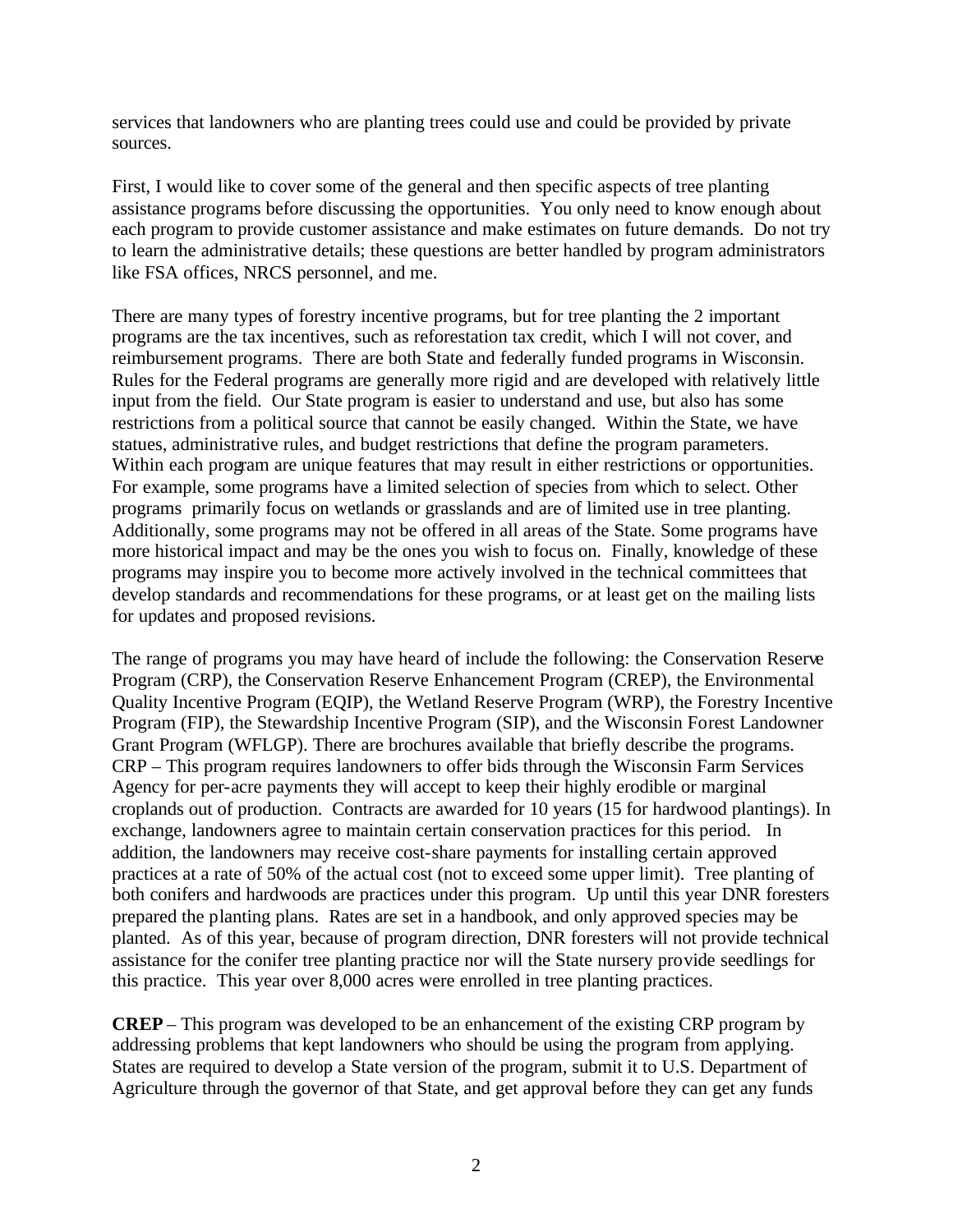for the program. Although Wisconsin was and is very interested in the program and the potential funding, there have been obstacles to developing a program that all the necessary agencies would support. The last I heard a version was submitted to Washington and we are awaiting approval. However, the version that was submitted was a grassland creation program; the only tree planting that would be allowed would be limited to certain riparian areas.

**EQIP** – Initially, this program was developed to take the place of the old ACP program (a popular program responsible for the planting thousands of acres) plus add additional components for water quality and agricultural conservation. Wisconsin chose to structure their program towards water quality - specifically, agricultural waste. Tree planting is allowed but not used frequently. Rates vary by county and are set by basin committees.

**WRP** – This is another program that you may have heard of, but it has not been used for tree planting in Wisconsin. If you work with other States the program will differ with the state. In Missouri, for example, 99% of their restorations are oncerned with breaking dikes and planting trees.

**FIP** – An older program, strictly for forestry, FIP will fund only site preparation, tree planting, and timber stand improvement. Oddly enough, this program is administered by NRCS, not DNR, and is not available in all counties. Counties must meet certain productivity standards and request being added to be included. Once funded at relatively stable and high amounts in Wisconsin, the program now is barely funded at about \$60,000 to \$80,000 annually. Last year 451 acres were planted.

**SIP** – Created in 1990 and once funded at levels of \$500,000 in Wisconsin, this program still exists but has received no new funds in the past 2 years. There is still money for SIP due to slippage, so you may encounter it, and it may get a new appropriation next year. Even with no new funds, we planted 1,142 acres in 1999. Rates are set at 65% of cost with not-to-exceed limits.

**WFLGP** – Developed in 1997, this is the newest program, and it has just completed its first biennial budget cycle. It is administered by DNR forestry and covers a wide array of practices in addition to tree planting. Funded at \$1 million annually, it is also the best funded forestry program. Rates are at 65% with no not-to-exceed-rates. We are currently capturing actual costs on practice so that we will have an accurate tool for making estimates in the future. In the first year-and–a-half, 14,342 acres were planted.

Recent studies show that DNR foresters are only reaching a fraction of the NIPF landowners. With the number of landowners increasing, and an additional trend to keep a cap on the number of State employees, fewer landowners will be able to receive assistance from the DNR. There will be continued opportunities in the area of technical assistance and support to private landowners. The DNR recognizes this need and is actively seeking partnerships through contracting, cooperative agreements, and other vehicles. Tree planting is a popular practice both with landowners and politicians, so the continuation of incentive programs for tree planting is fairly certain. New programs are sure to emerge with a new administration.